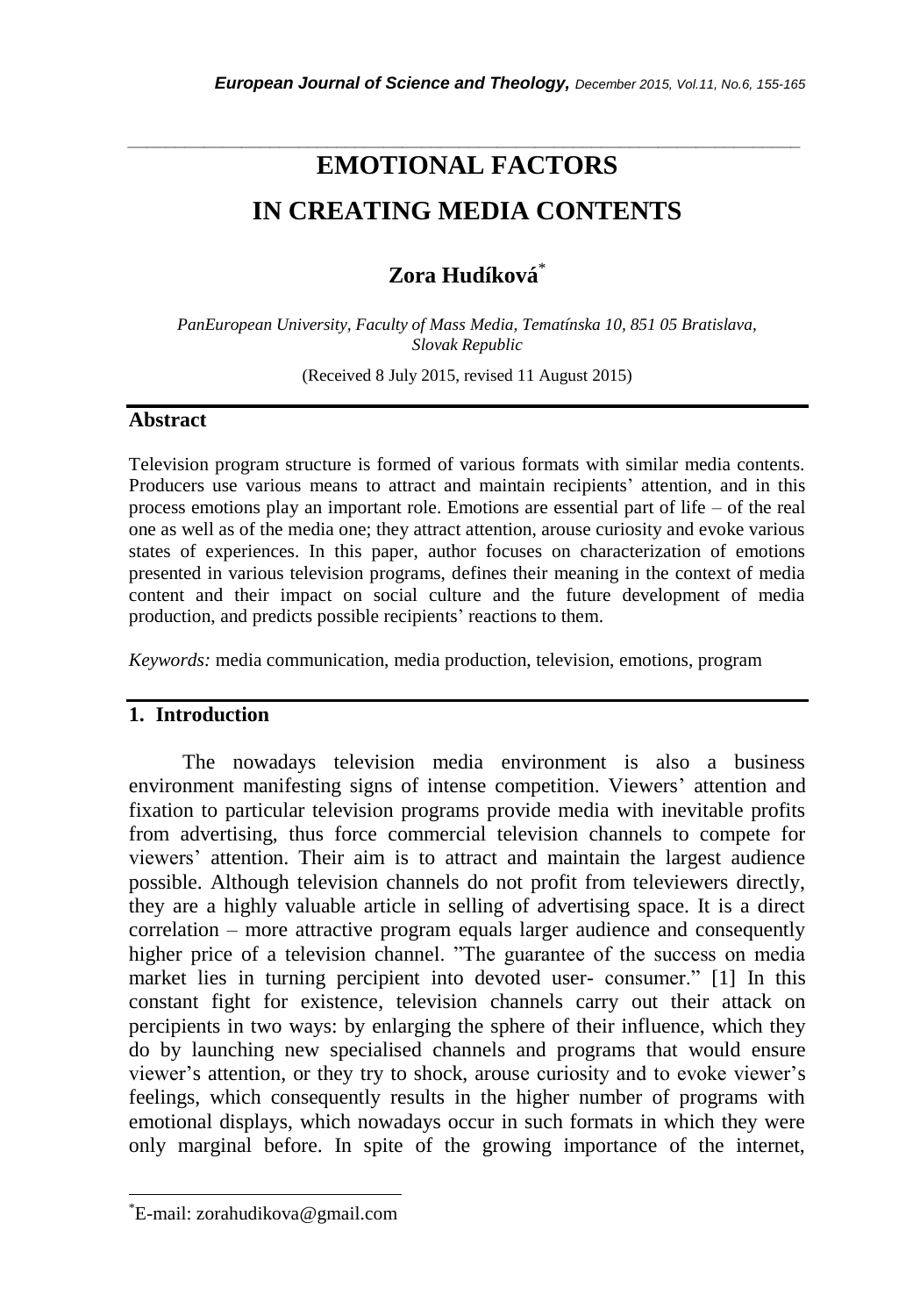television is still the major creator of the percipients" reality. Also due to sociocultural influences, two key functions dominate in television production – to inform and to entertain. Every person on daily basis perceives, sorts and process great amount of information necessary for his work and personal life, and most of them are gained through media. The amount as well as the character of presented information creates demand of finding new methods of its procession, and not only on the level of professional journalism, but also on the level of individual perceiving. D. Petranová states, that "developed critical thinking is characterised by critical perception of information, search for causes and evidence and prediction of consequences, besides that critical thinking is not tendentious and tries to break stereotypes" [2]. Besides the need of being informed entertainment also gains on popularity [3]. As H. Pravdová [4] confirms "contemporary media production is overloaded with genres that are to entertain and lighten the "soul" of percipient". These functions are penetrating also to such genres that used to be emotionally neutral, objective, serious, based on informing, stating facts and intently selecting relevant and useful information – to television news reports. Television entertainment offers viewers with specific kind of secularised ritual, with specific emotions and mental state. By watching various types of entertainment programs, percipient relieves his own stress and frustration, solves problems and cures his existential emotions [5]. Hence the main commodities of television production have become information and emotion. They capture and maintain viewer"s attention and create experience that is spontaneous, immediate and intensive.

In television production great amount of various emotions is presented. Considerable part is expressed explicitly and intensively, some are just indicated. Some media contents are presented as neutral, however still might evoke strong emotions. People watch television programs to gain knowledge and to fulfil their needs, dreams and desires through emotions triggered by such programs. In the presented study author characterizes particular program formats and defines emotions that are evoked by them in the percipients. The characterization of emotional processes is based on the analysis of media production in Slovakia that was carried out throughout 2014. The results are synthesis of analyses of particular formats, researches conducted within partial projects and of knowledge gained from the long-term study of percipients" behaviour.

# **2. Emotions in peoples' lives**

Emotions are evoked by person"s activities including the mental ones - the main subject of our interest, since they are essential for television production viewing. At the same time emotions affect process, organisation and dynamics of viewing, process of perceiving, information processing, memory or the level and results of cognitive processes. Emotions are classified according to various criteria and theories.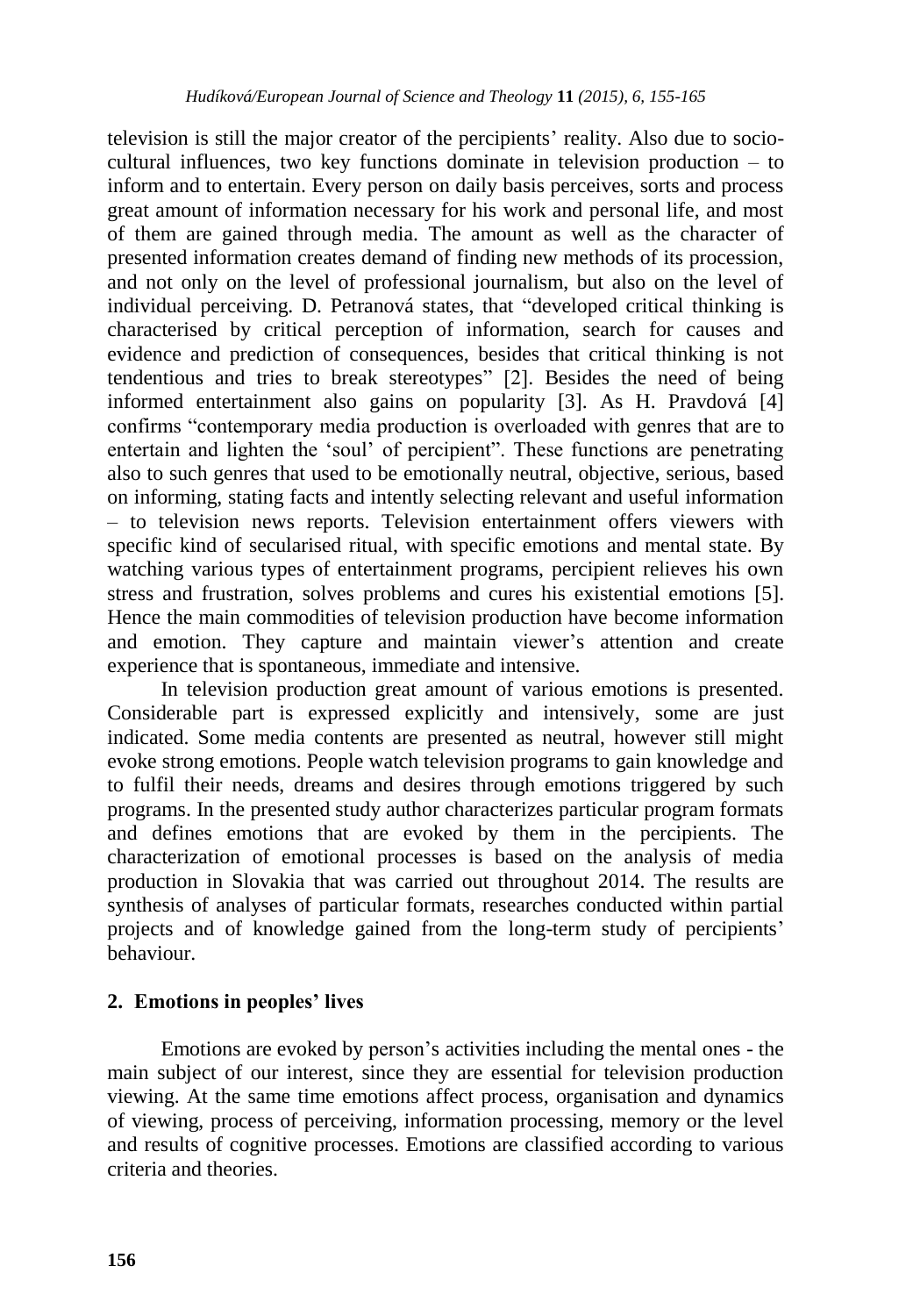Generally, six basic emotions with specific adaption function are defined: joy, sadness, anger, disgust, shame, fear. According to the speed of emergence and duration emotions are divided into affects, moods and passions – long lived emotional states. Affect comes suddenly and quickly. It is usually stormy, but subsides quickly; it is triggered by particular impulse and person usually lost control over his behaviour. Mood is a more stable emotional state, characterised by lower intensity. It is not evoked by a particular object; mood can be triggered by impulse, memories, thought or particular affect. It evokes partial emotions and significantly affects memory, motivation, thinking, attitudes, behaviour and other mental functions. The intensity of a mood changes throughout the day. Passion is extremely strong, deep and long-lived emotion that determines thinking and acting of a person and his relationships to people or objects. It always has its particular content and is manifested in general as well as in partial activities.

According to their focus and complexity emotions are divided to lower and higher emotions (feelings). Lower emotions are mainly determined by the activity of the basic signal system and are mainly triggered by instincts. They respond to the need of satisfying of the most basic life needs. Among lower emotions are elementary experiences of pleasant and unpleasant evoked by colours, sounds, scents, somatic impulses or sensing one"s own self. Higher emotions – feelings are solely connected to humans. They are part of person"s activities and relationships; they differ in intensity and duration. A feeling reflects relationship of a person to the outer world, his activities, other people, and also to himself. Generally, following classes of feelings are distinguished: intellectual feelings (they emerge during the process of learning, thinking, creative solving of problems; they manifest as the sensitivity to new and as the strength of opinion, but also as puzzlement and doubts), moral feelings (related to moral principles and rules; the subgroup of judicial feelings felt when performing activity directed by law), social feelings (expressing relationship between people in work and in personal life, e.g. feelings of sympathy, respect, solidarity, humanity, etc.; specific subgroup is formed by personal feelings – self-love, sensitivity to insults, praise or reprehension), aesthetic feelings (feelings of beauty, generosity, but also of disgust or meanness) and worldview feelings (general attitudes, stable worldviews, e.g. the feeling for humour, irony, noble and tragic).

In media production both lower and higher emotions are presented in various forms and situations. Recipient's attention is mainly captured by affects, which serve as an attractive subject of art programs, but are also used in news and current affairs programs. For explanation of the differences in information processing, the crucial role is played by the information theory of emotions by P.V. Simonov. According to this theory, positive and negative emotions are variously combined in experience, depending on the intensity of individual"s need for information. Positive emotions – pleasure, is experienced when getting great amount of information, negative emotions – suffering, disgust, when getting lack of information. The relevant factor of this theory is whether this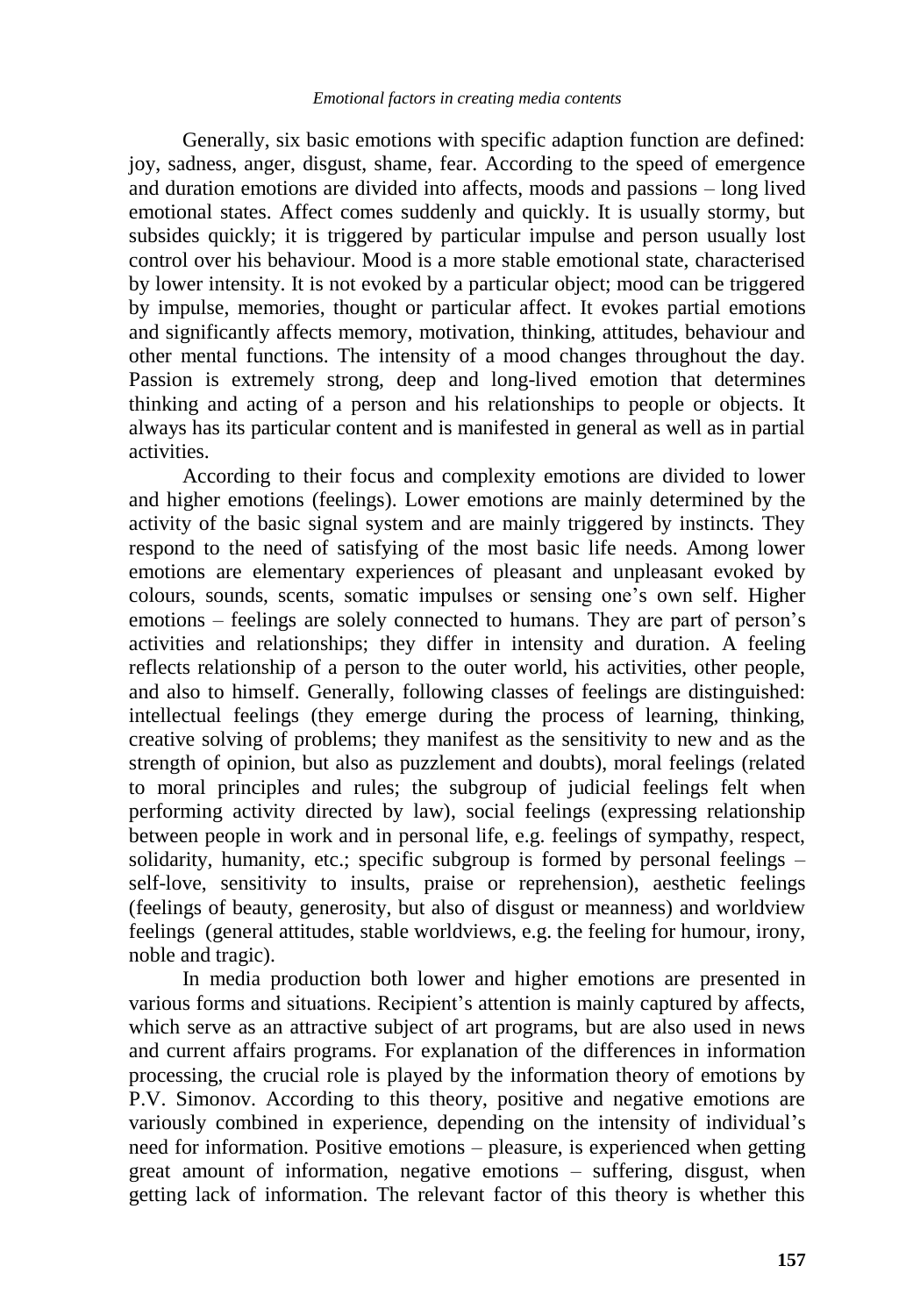need for information is stable and long-term (one"s need to achieve the target, gain education, etc.) Emotions also motivate to reconsider one"s own efficiency and might lead to positive change. According to activation theory, emotions have strong mobilization and facilitation functions, and lead to the use of the most effective way of achieving one's target. This effect is stronger with lack of information, weaker with abundance of it [6].

### **3. Emotions in television production**

Emotions presented on a TV screen are positive or negative. Both forms encourage watching television production - various target audiences are attracted by various programs, or the same target audience by watching television in various times may satisfies various needs. Positive emotions contribute to develop inner lives of percipients - their virtues; they can serve as an impulse for creative work. Emotions are very often presented as a part of people"s interaction. In television production not only are these types and forms of people"s relationships presented, but also evaluated, and optimal solutions for various situations and problems are shown. By this way, criteria for judging of the real interpersonal relationships are built in percipients. They also serve as a relevant source of impulses for experiencing the relationship to one"s own self. However, great deal of attention and interest is mostly captured by negative emotions. They are more attractive because they bring a number of ambiguous alternatives and unanswered questions to which percipient cannot find the answers by himself.

The recipient can watch the following types of programs on a TV screen: news reporting, sports news reporting, sports magazine, sports live broadcasting, magazine shows, live shows, talk shows, game shows, reality shows, galashows. Defining demonstrations of emotions linked to the particular types of programs, is based on observation and semiotic (content, text and picture) analysis of Slovak TV programs: RTVS, TV JOJ, TV JOJ -- PLUS, TV JOJ -- WAU, TV MARKÍZA, TV MARKÍZA -- DOMA A TV MARKÍZA – DAJTO, TA3. Methods of logical analysis, induction and deduction were employed. The research was undertaken in 2014.

### *3.1. News reporting*

News reports bring information about various events important, useful or interesting to percipient. News is generally created by professionals working at a media organisation. They are a reflexion of society"s life (although selective), its culture, major values, opinions and ideas. Although its primary function is to inform about actual events, nowadays these events are presented as stories with stable structure and rules of telling. Percipients watch news reporting for various reasons (motivations) and with different intensity of perception. These factors have influence on what will capture their attention, what will they remember and the way they process it, what will they later recall and how they would interpret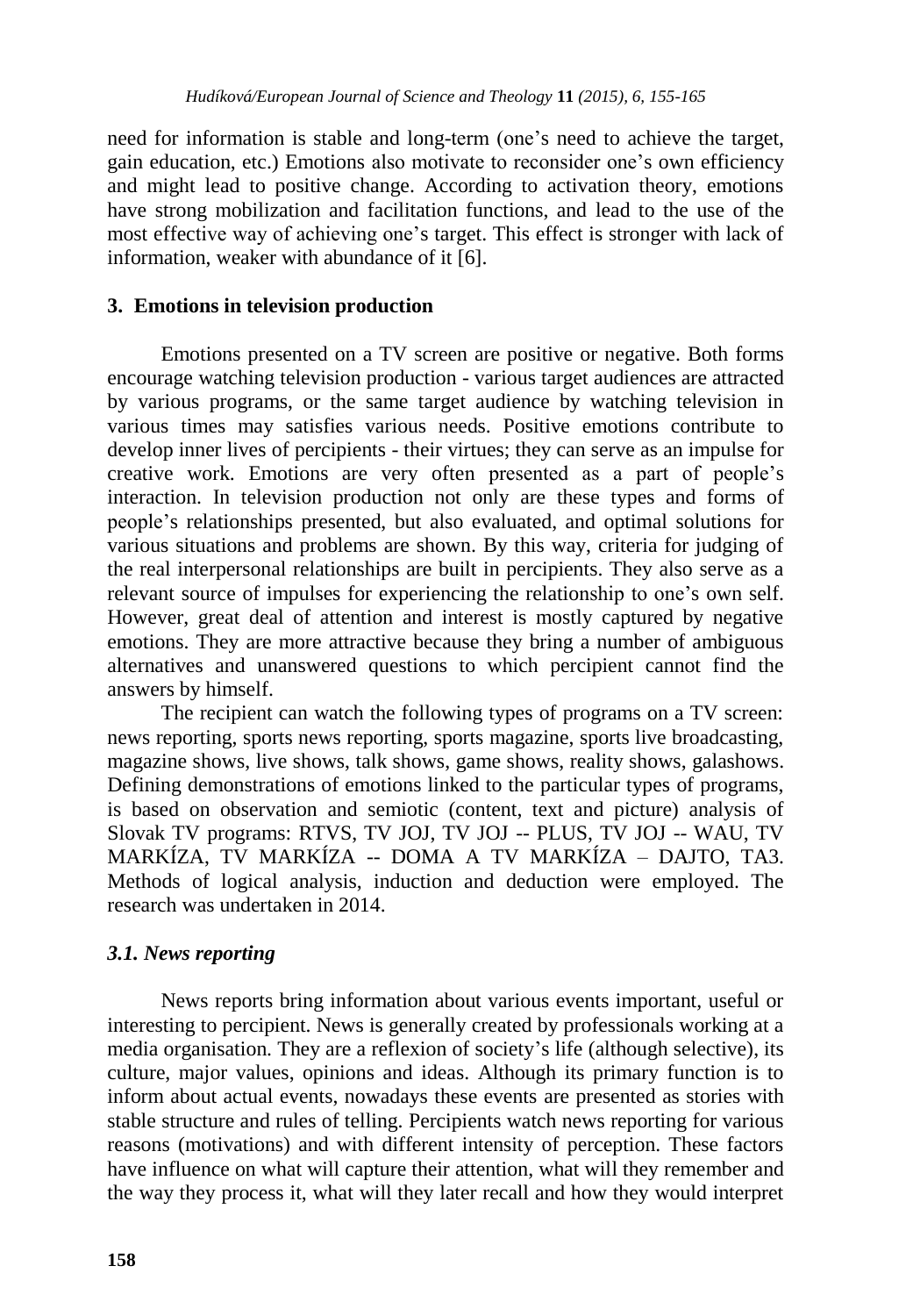it. The way of perception of the media content is also determined by cognitive and mental abilities of a percipient, by his actual mental state and the context of perceiving the content. News reporting is the genre in which emotions should be presented at the lowest level, since principles of news reporting are factuality, neutrality, objectivity and informing [7-9], and therefore news should be emotionally neutral. However, the above mentioned information theory of emotions can be applied also in this situation. Moreover, it is connected with evaluating of the information saturation of presented news. The current trend of news making is based on the principle of presenting stories, which consequently makes them emotional. According to I. Ramonet [10], if percipient feels a real emotion during watching news, he would also evaluate the information that triggered the emotion as true. In news reporting, most of the topics reported as stories are various civic and social events, as well as catastrophes and tragedies. Story of an "ordinary" man is always connected to some emotion (whether positive or negative). What emotions are actually evoked in recipient by such way of informing depends on how the issues are related to him – his relevant plans, experiences and actual mental condition.

#### *3.2. Sports news reporting, sports magazines and sports live broadcasting*

Sports news and sports live broadcasting are specific genres of programs which allow viewer to officially express his feelings; expressions of feelings might even be required, and not expressing them is seen as a violation of the expected professional style. These programs are watched by stable percipients – fans, who experience with their favourite teams or sportsmen/sportswomen the feelings of stress and nervousness during matches and races, feelings of enthusiasm, joy or even euphoric happiness when winning, feelings of anger and hatred (towards rivals, referees, but also to own players), or of empathy when losing. Particularly interesting for viewers are various world contests and championships of favourite sports (e.g. football, ice-hockey, athletics, or Formula 1, UEFA championship) and Olympic Games (both winter and summer). These contest are watched not only by regular viewers of sports programs, but also by major part of society that joins in watching sportsmen and sportswomen (and also commentators) and in witnessing world records being break. From the emotional point of view, the most interesting thing is the effect of multiplying of the commonly shared feelings of joy and happiness when winning, and of sadness when losing at public places (pubs, bars, stadiums or squares). This effect of crowd psychology occurred in the past only in stadiums, nowadays it is a traditional ritual, e.g. during the Ice Hockey World Championship. O. Mikšík states, that mental activation and excitement grow proportionally to importance of a match and uncertainty of victory of the own team – in this lies the highest experiential value of sport matches when compared to other types of entertainment. The higher the experiential value for a percipient is, the stronger are manifestations of enthusiasm or opposition during the crucial moments of the match. During specific situations mainly negative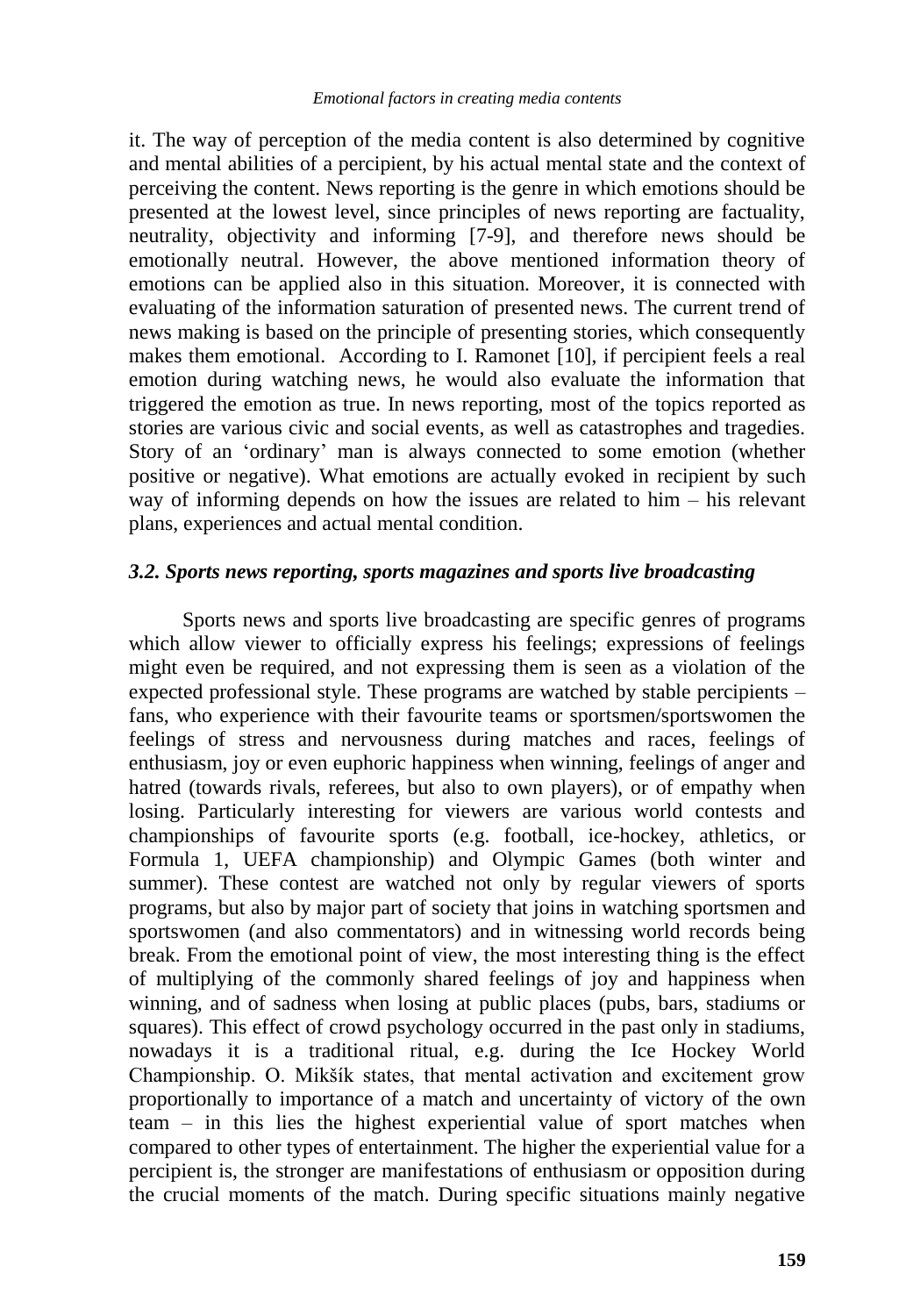emotions might grow into verbal aggression or mocking of opposition, which might have character of excitement, anxiety or anger [11]. Interesting phenomena is also that of Slovak – Czech rivalry, when these kinds of "brotherly" matches are perceived very sensitively, and losing or winning is valued as a matter of whole nation. In 2014, Slovak television channels during the Ice Hockey World Championship used this rivalry and were bringing live reports from pubs where fans of both teams were mixed. The level of expression of emotions in sports commenting varies according to the kind of sport. Generally, it can be stated that nowadays the tolerance towards spontaneous behaviour and expressions of enthusiasm during commenting has grown comparing to the past; the greatest excitement can be seen during football and ice hockey matches. Commentator must know how to express his feelings naturally, yet appropriately, and how to stay calm in stressful situations. Moreover he should be able to switch between these two states, i.e. to swiftly change from natural expressions of excitement to professionalism while commenting the match.

# *3.3. Current affairs programs*

There are various kinds of current affairs programs to be found in the program structure of Slovak television channels. According to J. Koščo, these kinds of programs bring "not only information but also arguments with direct effect on emotional, rational and theoretical level of consciousness" [12]. A. Tušer emphasises that while in news reporting the time urgency is essential, in this kind of programs it is the social urgency that dominates [7, p. 109]. There are various kinds of current affairs programs. It can be a program in which presenter only introduces the reports, or a program, in which presenter introduce the topics and audience learns more from the live dialogues going on the studio; in this kind of current affairs program news plays the minor role. These programs are either polythematic or monothematic.

### *3.3.1. Magazine shows*

Magazine shows are shows with a number of reports and presenter's feeds. Presenter introduces and relates reports into one context and he also hosts the show. Magazines shows are usually pre-recorded, but can also be broadcasted live from the studio or exterior. An interview with a responded can also be included. Reports (or part of the reports) are related to one problem or topic and are pre-recorded. Magazine show is a compact program dealing with one particular topic. Emotions of presenters and reporters are usually neutral; important thing is to show interest in presenting information or hosts' opinions to percipients. The exceptions are programs based on dialogues, in which presenters try to create relaxed atmosphere (apart from political topics) for respondents as well as for percipients. The exception is the show business show "Smotánka" (TV Markíza), which is a current affair program, but comments and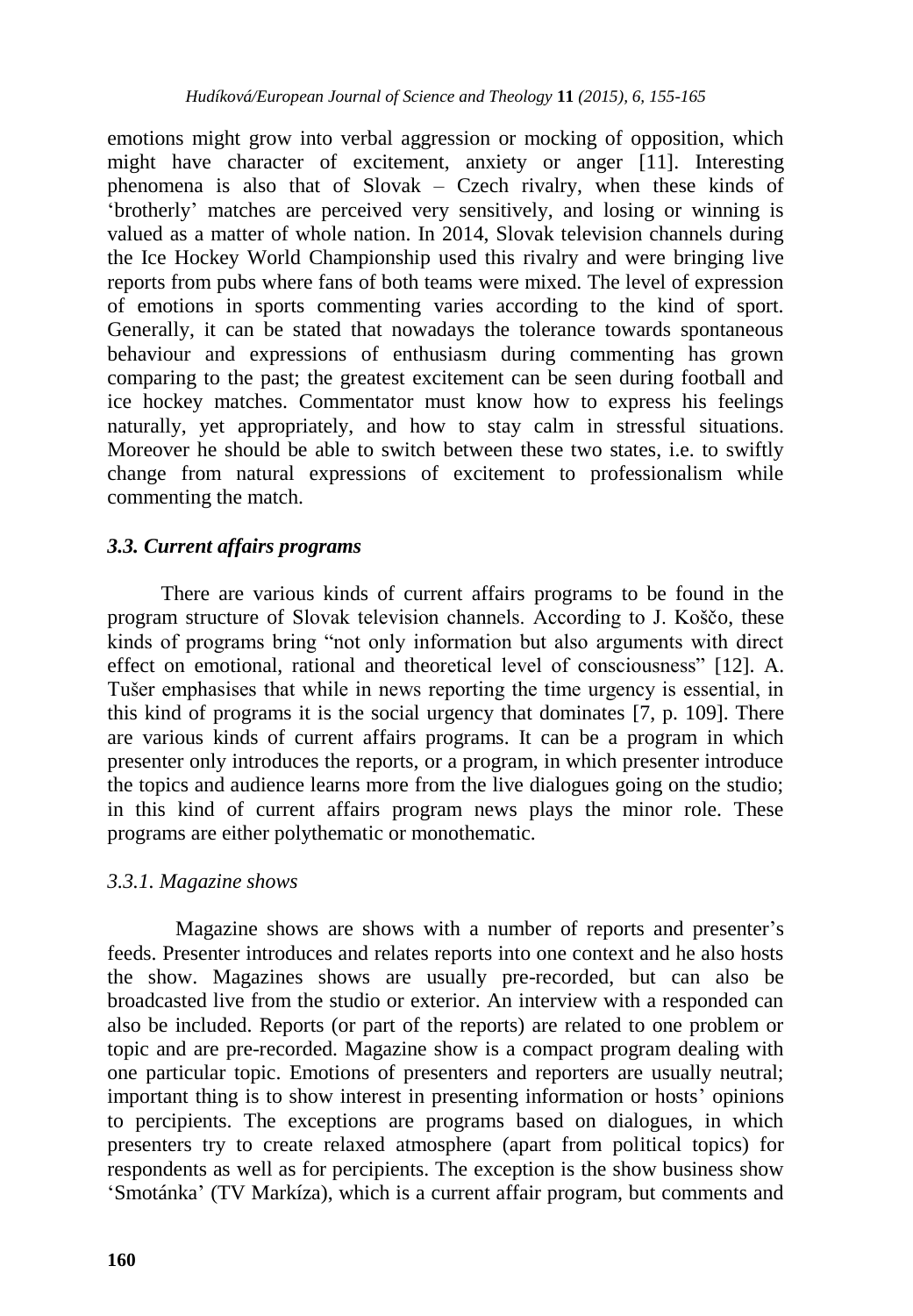interviews are presented in emotionally overexposed style – verbal formulations and intonation are exaggerated, at some points even ironic. Percipients' reactions, mainly to investigative topics, vary from satisfaction with gaining advices on similar problems as a percipient has passive compassion with people in hard life situations, to anger and rage of powerlessness, peoples" unwillingness or system"s recklessness. Percipients might also feel fear of something similar happening to them. The intensity of the emotions depends on how much the presented problem relates to percipient, on similar negative experiences with it, or on the level of percipient's empathy.

### *3.3.2. Live shows*

Live shows are programs in which presenters brings various information through live feeds or through interviews, live or pre-recorded on the spot. Live shows can be focused on one main topic (monothematic show) or on various topics (polythematic shows), while the only link of the show is presenter. The other important feature is that the broadcasting is live and thus enables viewers to actively participate in the show. On the other hand, this kind of shows might create stress on presenter (if he is not enough experienced, or production of the show is chaotic), and that might be transmitted also on respondents and percipients. This kind of show makes high demands on presenters" competencies – he should poses very good verbal skills, readiness, improvisation skills and stress resistance. The atmosphere of the live show should be pleasant, without any extremely negative situations. If a game is a part of the show, percipient can experience happiness, joy of winning or disappointment of failing (e.g. if he does not manage to call to the studio). Sometimes percipient can be angry if during watching morning shows must leave home before getting know all information, especially if the topic is divided into several feeds and presenters conduct the interview in a way that does not allow respondent to say everything at once.

### *3.3.3. Discussions*

In discussions presenters and hosts lead debate on actual or socially relevant topics – sometimes the topic has both of the attributes. Presenter serves as a partner to the hosts, introduces the topics, polemicizes with the presented statements, coordinates the communication so everyone get the same amount of time to present their ideas, and pushes the debate further if the subtopic is exhausted. In political discussions presenter also serve as a regulator if the discussions turns into verbal fight, and watches the participants to not to talk off the topic and turn their speech into one-sided agitation. The specific type of discussions is election debates taking place before elections (e. g. general election, presidential election, local election or EU election). These debates have specific rules based on the equal approach to all participants (same amount of time, same questions). Mainly during this pre-electoral period emotions are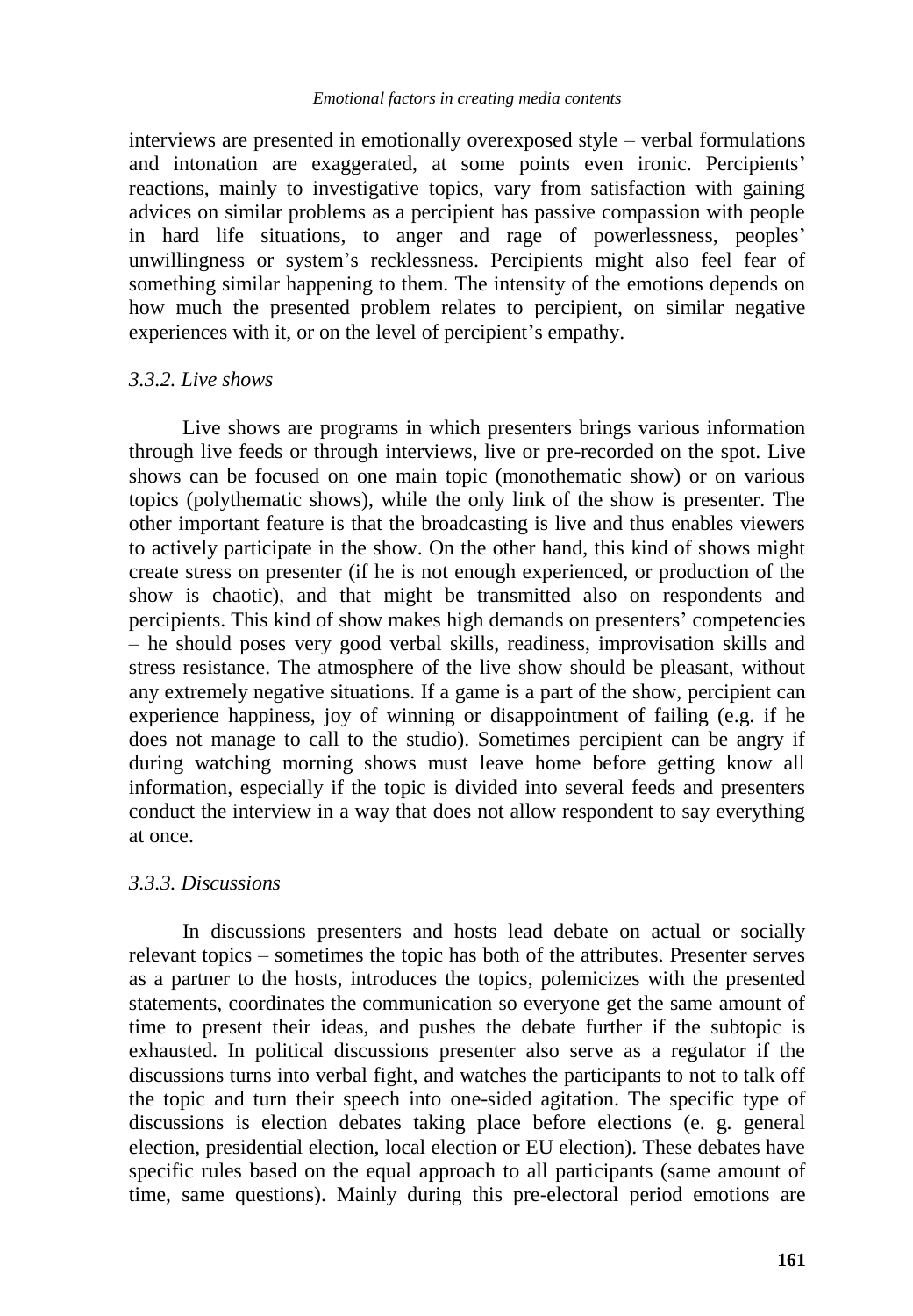being openly expressed [13-16]. During this time verbal fights and conflicts occur more often, partnerships turns into confrontation, and talks about work shifts to personal insults and attacks. Facial expressions become more apparent discussants use for example sneers, wry smiles, eye-rolling, raised eyebrows, sometimes expressions of wonder, surprise or anger are used. Viewers might sympathize with their favourite participants, or they feel hatred towards the representatives of opposition. Polls proved that views of decided voters do not change by watching television discussions, only undecided voters might be influenced [17]. When percipient watches arguing politicians, listens to constantly repeated promises and confronts them with reality, feelings of puzzlement, disappointment, dejection, sadness or contempt, disgust and anger may occur.

# *3.4. Entertainment programs*

Entertainment programs form the third group of programs generally broadcasted by Slovak television channels. Their aim is to evoke positive emotions – joy, happiness and relax. Omitting sitcoms, TV series and programs based on improvisation, this study focuses on such entertainment programs, in which presenter serves as a main leader and guide of the program, or as a voice commenting actors" acting. Many of the current entertainment programs on Slovak television channels are franchised from abroad.

# *3.4.1. Game shows*

Game shows are based on people's competitiveness, desire to win and on the psychological principle of co-experiencing emotions together with contestants. Television channels offer quizzes, skill games, children games and so-called spelling games. Most of the game shows are pre-recorded (i.e. more episodes are produced during one day). Contestants experience thrill, excitement, anticipation and joy and happiness if they win, or disappointment, sadness or even jealousy and anger towards themselves if they lose. Percipients of the show can see this on the facial expressions of hosts. The higher the price is, the stronger the negative emotions are if they fail, but it does not come to open expressions of anger and envy towards the rival. Contestant might also feel shame if he was not successful in coping with an easy task. This failure is usually excused by the quote: 'It's easier in front of the TV screen at home'. Presenter of the show generally acts neutrally, he might express joy of contestant"s victory and sadness of rivals" failure, however these expressions cannot be ostentatious, but appropriate of neutral and objective presenting. Similar emotions to those of the contestants are felt also by family members; whether they are a part of audience in the TV studio or viewers at home. People watch TV games to test their knowledge and abilities whether they can meet demands of the TV game. Home environment offers them with security, since no one can see their failure.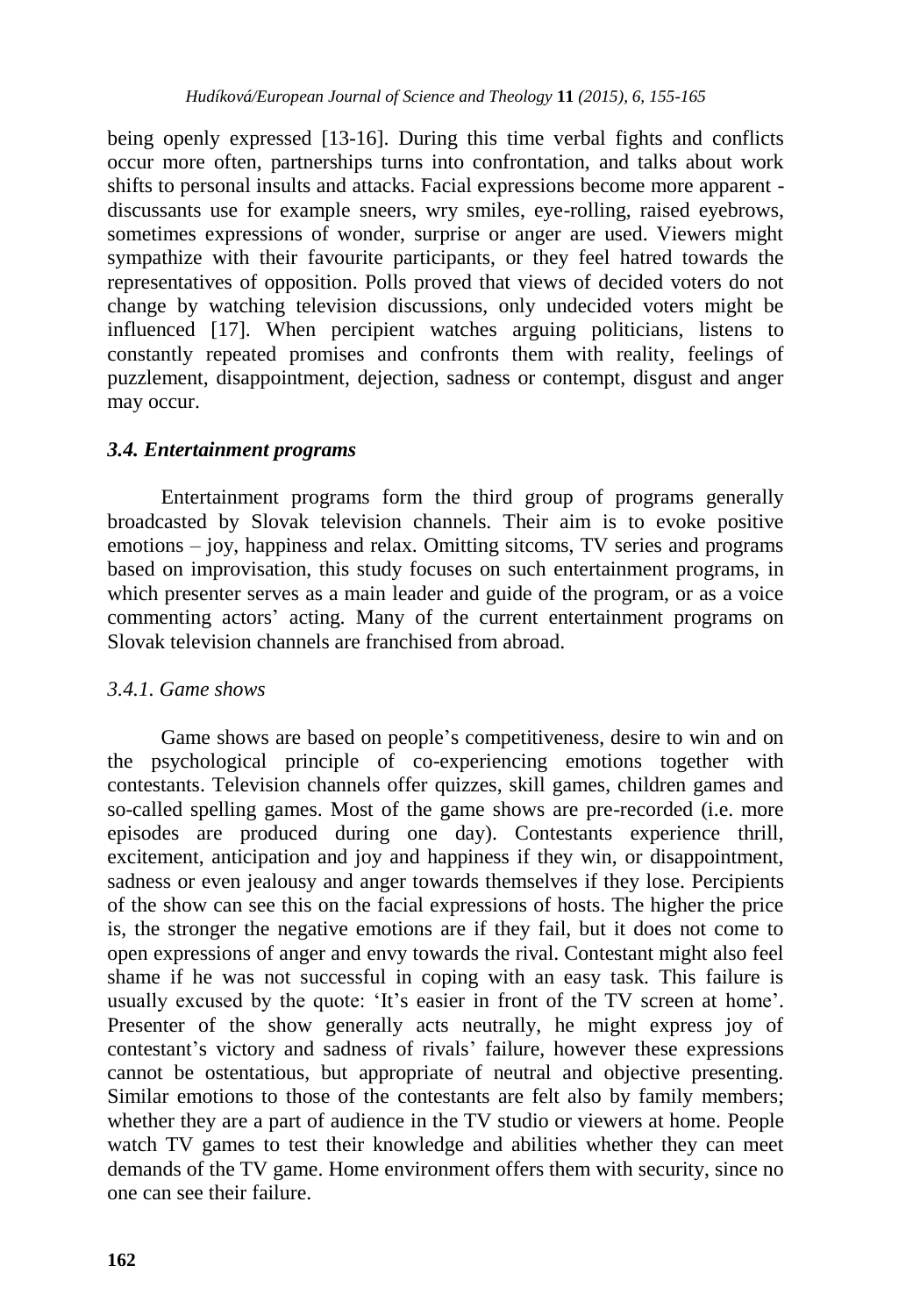#### *3.4.2. Reality shows*

Reality shows are specific program format based on presentation of the extreme, mostly negative emotions. They contain the full spectre of emotions – from love and happiness, through sadness and misery, to anger, rage and hatred. There are various reality shows on the market, each with their own rules and principles. Participants are selected by their specific personal features or abilities, and the script is designed in a way which puts participants to stressful situations. In the case of a pre-recorded show, the final result is edited so the dynamics and attractiveness are maintained. Actors" behaviour and experiences are most often presented to percipient through their comments, or through the comments of the so-called 'voice'. Recipient watches this exhibition of behaviour and feelings for various reasons – for the chance to see the behaviour of other people otherwise impossible to see, for nurturing his own self-esteem and increasing self-confidence, for fun – recipient is entertained by the reactions and behaviour of actors, which he finds extravagant or exotic.

#### *3.4.3. Gala shows*

Gala shows are programs with a specific role. They broadcast special events to a way larger audience than to just that present at the place of the event, i.e. they transmit the special atmosphere also to households, and evoke feelings of companionship and pride, or of compassion and sympathy. Contents of these programs vary – it can be a live broadcast of a state anniversary celebration, award ceremonies, Miss Contests or fundraising events. Special atmosphere of a gala night is also evoked by the environment (decoration, lights, dress code of presenters, hosts and audience), as well as by the content and the style of presenter"s speech. During the charity programs the emotions of dignity and pride, or of passive or active compassion in percipient are often evoked.

Slovak media market is dominated by products based mainly on presenting of strong emotions, various extremities and extravagancies, which are primarily of negative character. Producers bring new programs and formats, in which extreme emotions are purposely evoked not only in the actors, but also in percipients. As a typical example serve reality shows, mainly those of the "container" type, in which emotions grow with every new series (Farmár hľadá ženu, Mama, ožeň ma, Zámena manželiek, or new formats such as Bučkovci, Extrémne rodiny, or Hotel Paradise). TV JOJ has currently started to broadcast American dating show Dating Naked (Adam hľadá Evu), in which participants get rid of all psychological and physical boundaries, including clothes. Another example of this trend is implementation of news reports with extreme emotions to the TV news, which standardly ought to bring emotionally neutral news to not to divert attention from its content.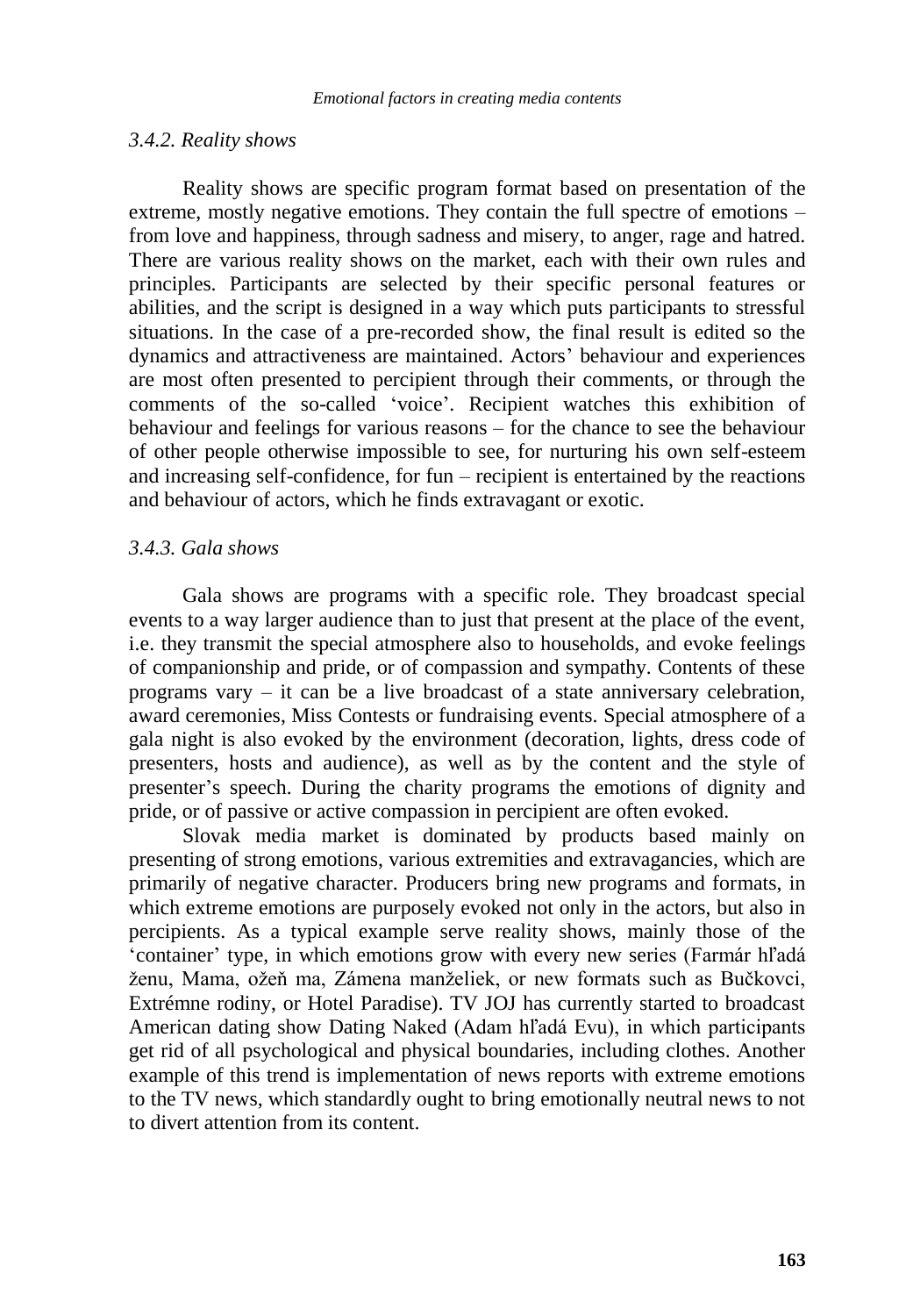#### **4. Conclusions**

At present, emotions keep their irreplaceable position in all forms of television production, even in such formats that were emotionally neutral in the past. They have become an attention catcher, basis for stories through which percipient is presented with various problems in life. Through the emotional aspect of the program percipient creates connection to the media product. At the emotional level it is also easier for percipient to perceive, understand and remember the desired content. Presented emotions enable viewer to express empathy and compassion, experience feelings of stress and of subsequent catharsis, as well as feelings of anger and aggression otherwise not allowed to be expressed in everyday life. Current trends in television production are to carry the presented emotions to extremes, negative emotions in particular, as if media were competing in bringing up greater absurdities. The other problem is that negative emotions are shown at times, when child viewers are exposed to these kind of contents without any parental advisory. Presenting of negative emotions can also have tragic consequences (e.g. emotions of racism or extreme nationalism can be triggered by such contents, or showing of skinny celebrities can lead to negative emotions such as dissatisfaction with one"s own self) [13]. Hence the danger of showing negative emotions (as anger, jealousy, hatred, envy, disdain or disgust) is, that it pushes the boundaries of the society"s tolerance, deadens the sensitivity to negative social events and changes them into publicly acceptable norms, and therefore destroys social culture and the whole image of Slovakia in surrounding countries (e.g. the responses on a social network on the reality show "Farmár hľadá ženu 3", which is based on presenting of embarrassing behaviour influenced by alcohol). Shifts in sociocultural norms and degeneration of society's idols are gradually taking place.

### **References**

- [1] H. Pravdová, E. Habiňáková and Z. Hudíková, Eur. J. of Sci. Theol, **10(1)** (2014) 189-197.
- [2] D. Petranová, Communication Today, **2(1)** (2011) 68.
- [3] K.A. Nordstrӧm and J. Ridderstråle, *Funky business navždy: jak si užít kapitalizmus*. *(Karaoke Capitalism. Management for Mankind)*, Grada Publishing, Praha, 2008, 224.
- [4] H. Pravdová, *Determinanty kreovania mediálnej kultúry* (*Determinants of Creating Media Culture)*, Fakulta masmediálnej komunikácie UCM, Trnava, 2009, 294.
- [5] H. Pravdová, Communication Today, **2(1)** (2011) 9.
- [6] M. Czako, M. Seemannová and M. Bratská, *Kapitoly zo všeobecnej psychológie: Emócie.(Introduction into General Psychology: Emotions)*, Slovenské pedagogické nakladateľstvo, Bratislava, 1982, 70–71.
- [7] A. Tušer, J. Bartošek, M. Kasarda, K. Orban, E. Chudinová, Z. Hudíková and B. Ondrášik, *Praktikum mediálnej tvorby (Practicum of Media Production)*, Eurokódex, Bratislava, 2010, 368.
- [8] G. Burton and J. Jirák, *Úvod do studia médií (Introduction into Media Studies)*, Barrister & Principal, Brno, 2001, 392.